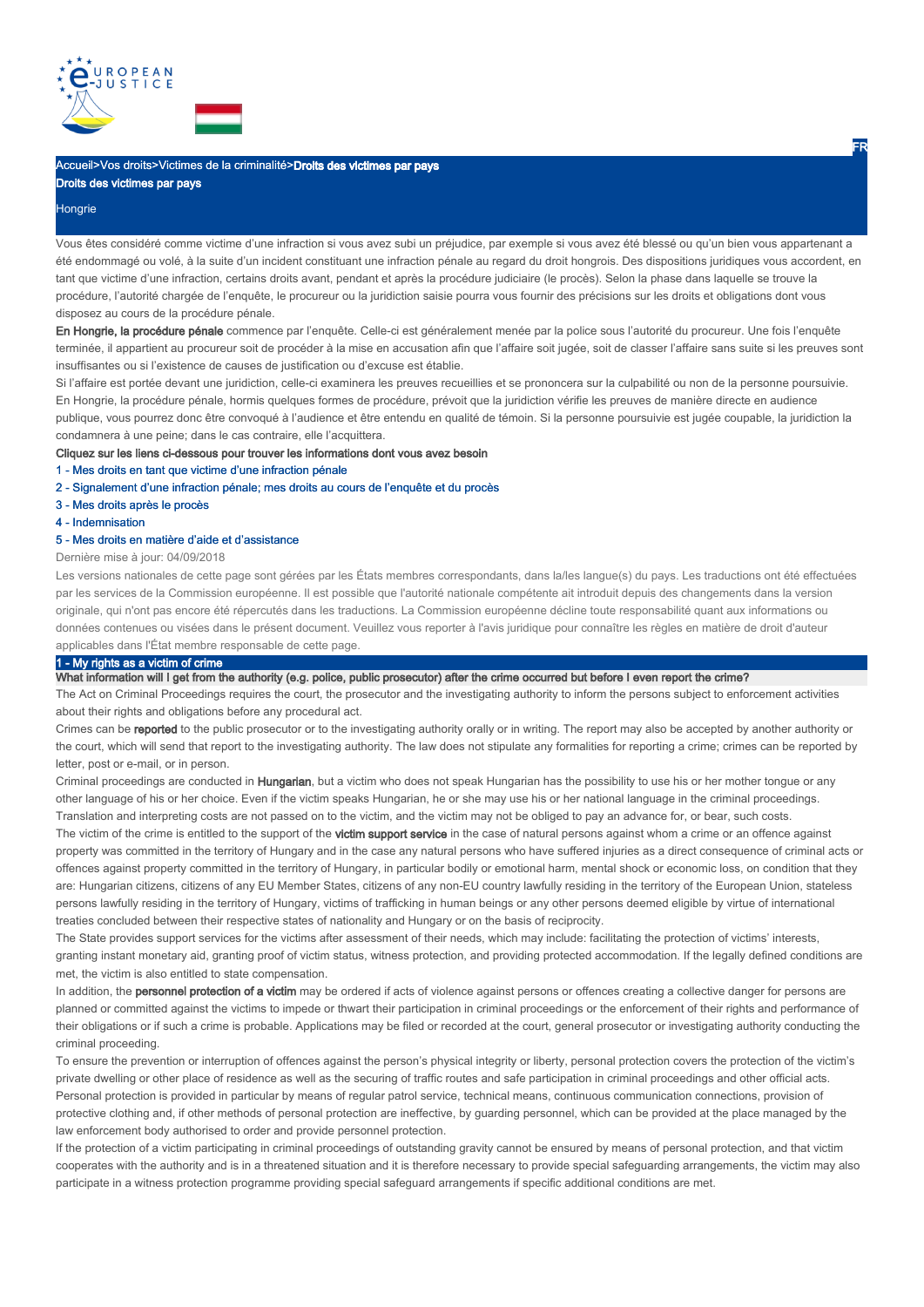In certain cases, the victim is entitled to representation through a litigation friend and, if acting as substitute private prosecutor, is entitled to legal aid. As a general rule, the condition of these is that the victim is in need of them, that is, taking into account the income of persons living under the same roof, the victim's monthly net income does not exceed the respective minimum amount of retirement pension determined on the basis of an employment relationship (HUF 28 500 in 2017) and she or he has no assets that could cover the legal service.

The victim may be entitled to join a civil action to seek compensation for damages arising from a criminal offence from the defendant at any stage of the criminal proceedings. In order to secure his or her civil claim, the victim may make a motion for sequestration on the defendant's property which will be ordered by the court if there are reasonable grounds to assume that the satisfaction of the claim will be frustrated. The court decides on the civil claim in a judgment, accepting or rejecting the motion. If this would considerably delay the conclusion of the procedure, or if the defendant is acquitted, or if the adjudication of the motion on its merits in criminal proceedings is precluded due to other conditions, the court orders to the enforcement of the civil claim by other legal means.

The victim has the right to participate in a mediation procedure with the defendant under specific conditions. The mediation procedure cannot be carried out without the victim's consent, and even in case of the victim's consent it is not automatic and depends on many other conditions.

The **out-of-pocket expenses** of the victim and his or her representative incurred in the case are costs of criminal proceedings, as are the costs of the victim incurred in connection with his or her presence as witness. While the former is not advanced by the State, the latter is reimbursed after the procedural action. The defendant is ordered to bear the costs of the criminal proceedings if the defendant is declared guilty.

I don't live in the EU country where the crime took place (EU and non-EU citizens). How are my rights protected?

The Act on Criminal Proceedings provides for the protection of rights in respect of proceedings falling under the jurisdiction of Hungary regardless of nationality and place of residence. The victim support service provides the same services to the nationals of any EU Member State as to Hungarian citizens If I report a crime, what information will I receive?

The victim is only notified individually about the decision ordering the investigation if the crime was not reported by the victim. In addition, the Proceedings Act defines situations and decisions about which the victim must be notified.

The victim has the right to be notified upon his or her request, in connection with the crime concerning him or her, about the release or escape of the detained person, the release on parole, final discharge or escape as well as interruption of the execution of term of imprisonment of, the person sentenced to a term of imprisonment, the release or escape of the person sentenced to custodial arrest as well as the interruption of the execution of custodial arrest, the release or escape of the person under involuntary medical treatment, the release, leave without permission and adaptation leave of the person under involuntary medical treatment and, in case of education for young offenders, temporary or permanent release, leaving the institution without permit and interruption of education for young offenders.

The victim must be notified about the following decisions in particular: assignment of an expert, suspension of the investigation, conclusion of the investigation, termination of the investigation, indictment, partial omission of indictment, dropping of charges, and adoption of any decisions which contain provisions pertaining directly to the victim, as well as the adoption of a conclusive decision.

The victim must be informed about the place and date of all procedural actions where he or she may participate. Such actions include the hearing of an expert during the investigation, inspections, reconstructions, presentations for identification, as well as trials and open sessions in the course of court procedures.

During the investigation, the victim may learn about and, for a fee, obtain copies of any expert opinions and files on investigative actions during which he or she may be present, and may obtain copies of other documents if that is not contrary to the interests of the investigation After the conclusion of the investigation, the victim is allowed to examine any documents pertaining to the criminal offence committed against him or her.

In course of the investigation, the victim may lodge an appeal or complaint against all decisions containing provisions pertaining directly to him or her. The victim may file a complaint against, among other things, decisions rejecting his or her report of the crime or decisions suspending or terminating the investigation.

If the report of the crime is rejected or the investigation is terminated, and in certain cases where formal charges were filed in respect of a part of indictment and the victim's complaint failed to bring the desired result, the victim may act as a substitute private prosecutor within a deadline set out by the law. The victim may also act as a substitute private prosecutor if the prosecutor does not establish, as a result of the investigation, a criminal offence which is subject to public prosecution or if the prosecutor has not taken over the representation of prosecution from the private prosecutor. A victim acting as a substitute private prosecutor may submit, by way of his or her lawyer, a motion for prosecution, and may thus file an indictment on his or her own against the defendant. During the court procedure, the victim may appeal only against the adjudication of the civil claim in its merits, but not against the decision in its merits. During the court procedure, the victim may act as a substitute private prosecutor if the prosecutor dropped the charge.

#### Am I entitled to free interpreting or translation services (when I contact the police or other authorities, or during the investigation and trial)?

Criminal proceedings are conducted in Hungarian, but not knowing the Hungarian language will not be grounds for discrimination. In criminal proceedings you may use, both verbally and in writing, your native, regional or minority language or another language that you indicate as spoken by you. In these cases, you are entitled to an interpreter and to the translation of official documents addressed to you free of charge.

#### How does the authority ensure that I understand and that I am understood (if I am a child; if I have a disability)?

The authority will strive to communicate with you in a simple and easily understandable way both orally and in writing. Information about your rights and warnings about your obligations will be communicated in an easily understandable way taking into account your condition and personal abilities. In the course of verbal communication, the authority is also required to ascertain whether you have understood the information communicated to you, and if not, the authority will explain such information or warning to you. If you are a minor or a disabled person, the authority must take special care when communicating with you. If you are hearing impaired, deaf-blind or speech impaired, you may ask for a sign language interpreter or you may make a written statement instead of a hearing.

# Victim support services

# Who provides victim support?

At state level, victim protection and legal aid functions are exercised by the government offices of the capital and the 19 counties. If you are a victim of crime, government agencies provide you with personalised assistance free of charge, as part of which you are provided with information about your rights and possibilities:

emotional support;

practical assistance and legal advice in simple cases;

confirmation of your victim status;

instant monetary aid may also be provided based on an application submitted within 5 days of the date of commission of the related crime.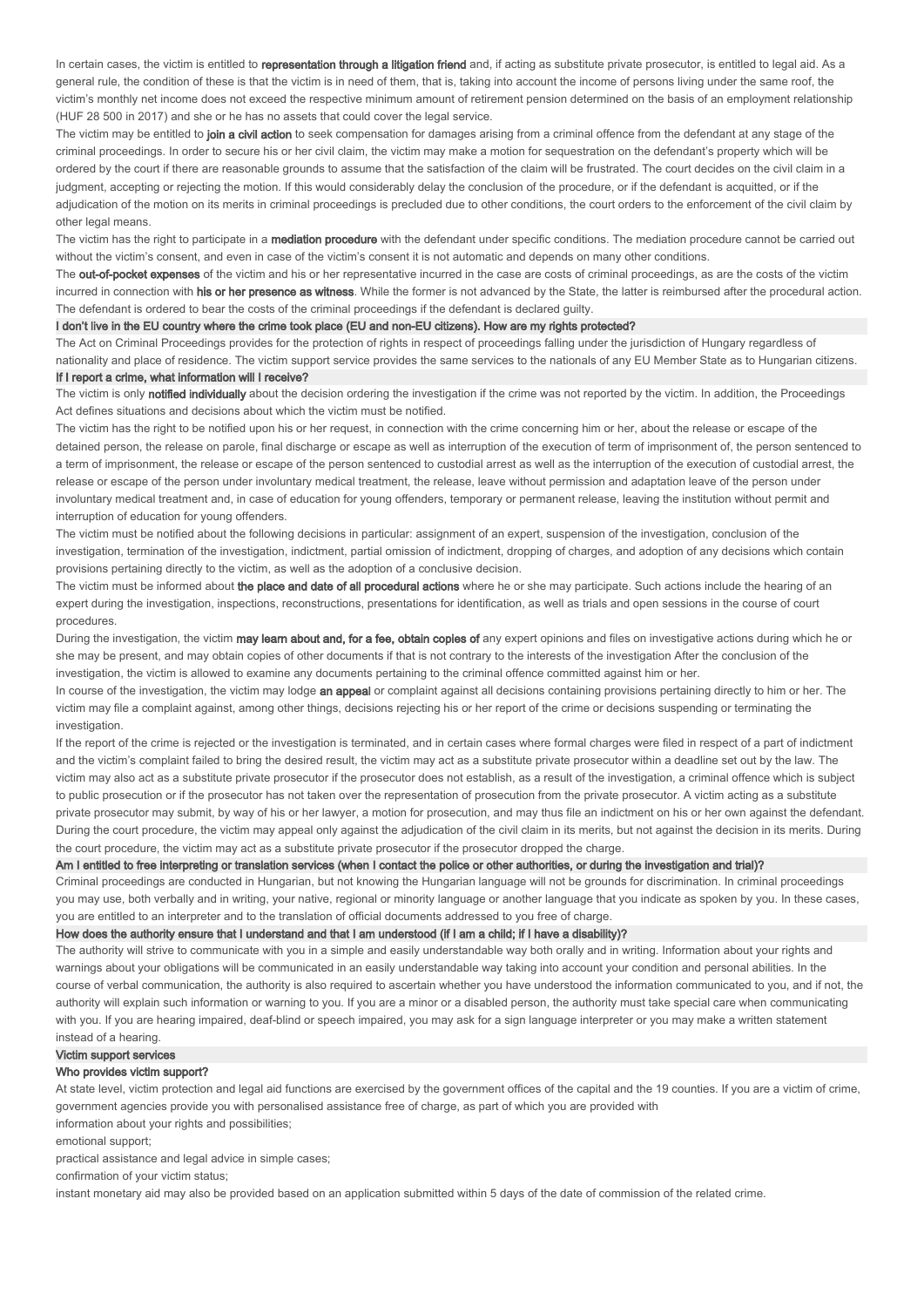As part of legal aid, the government offices provide free legal advice to you in cases where the facts of the case are relatively straightforward, and if you are in financial need, you may be provided with legal services (e.g. drawing up of documents) via legal assistance outside the context of criminal proceedings and representation through a litigation friend within the context of criminal proceedings.

You can find the contact details of Budapest and county government offices at ⊠" http://www.kormanyhivatal.hu/ and further information about victim support and legal aid at ⊠" https://igazsagugyiinformaciok.kormany.hu/aldozatsegito-szolgalat and ⊠" http://igazsagugyihivatal.gov.hu/jogi-segitsegnyujtas.

Besides state victim support organisations, you can also turn to a number of civil organisations if you have become a victim of a crime, for example:

WHITE RING Charitable Association, a member of Victim Support Europe, provides financial, legal, psychological and other support as well as help to the victims of crime and their relatives, mainly those who are in need because of their social situation  $(\mathbb{E}^n \text{ http://feherquuru.eu/}),$ 

the National Crisis Telephone Information Service (Országos Kríziskezelő és Információs Telefonszolgálat) provides help to the victims of domestic violence, child abuse, prostitution and human trafficking and, if needed, can arrange for their accommodation ( $\mathbb{E}^n$  http://bantalmazas.hu/),

NGO ESZTER Ambulance (ESZTER Alapítvány és Ambulancia) provides free psychological treatment and rehabilitation for children and adults in an abused and traumatised condition, and provides legal information and advice  $(\mathbb{F}^n)$  http://eszteralapitvany.hu/),

NGO NANE Women's Rights Association operates a free helpline and provides personal legal assistance as well as psychological and social counselling for adult and minor victims of domestic violence  $(\mathbb{E}^n$  http://nane.hu/).

# Will the police automatically refer me to victim support?

If you turn to the police as a victim of a crime, you will receive a written notification of the relevant victim support service from the police, and you will be informed of your opportunities for victim support, and upon request the police will issue the necessary certificate which will be handed to you or sent to the victim support service.

#### How is my privacy protected?

In the course of criminal proceedings your personality rights and the right of reverence of those involved must be respected, and any unnecessary disclosure of data on your privacy is prohibited. For this purpose, if your testimony as a witness is necessary, you may request that your data be handled confidentially which, from that time, will be disclosed only to the authority proceeding in the case.

#### Do I have to report a crime before I can access victim support?

It is not a general condition of eligibility for victim support service provided by the state that you file a report on the criminal offence committed to your injury; nevertheless you will be entitled to receive monetary aid (compensation, instant monetary aid) only if you have written proof of initiating the criminal proceedings.

# Personal protection if I am in danger

You can get personal protection after the initiation of criminal proceedings. If you are in a threatened situation due to your participation in criminal proceedings, you may request the authority proceeding in the case that you as a victim or witness as well as your family members and relatives be provided with personal protection. Personal protection may be initiated by the investigating authority proceeding in the case, the prosecution or the court, and the decision will be made by the police which provides the personal protection.

If you are to be heard as a witness and your testimony relates to the substantial circumstances of a particularly serious case, you may be declared specially protected if the evidence expected by your testimony cannot be substituted and if the exposure of your identity in connection with your participation in the criminal proceedings would seriously jeopardise either your or your relatives' life, limb or personal freedom.

The investigating judge will decide on declaring the witness specially protected, which may be motioned by the prosecution, so you must initiate this kind of protection at the prosecution. If you are declared a specially protected witness, you may only be questioned by the investigating judge and you may not be summoned to the trial, your name, personal data and place of residence will be handled confidentially and they will not be disclosed to the defendant and his defence counsel.

You may also be protected within the framework of a special Protection Programme. If you participate in such a Programme, you may be summoned to or notified about the procedural actions, or sent documents only through the body responsible for your protection, and the address of that body will be indicated as your place of residence. No one, including the authorities, may be provided with copies of documents containing information about you, unless the body responsible for your protection has permitted it. In this case, you may refuse to give testimony giving or implying information about your new identity or place of residence.

If a criminal act punishable with imprisonment was committed to your injury, you may motion the court to order the defendant to restrain from you for a period of ten to sixty days.

#### What types of protection are available? Who can offer me a protection?

During criminal proceedings, the court, the prosecutor and the investigating authority will constantly examine whether you are a victim who has need for special protection based on the facts and circumstances characterising your personality and living conditions and the nature or the circumstances of the criminal offence, about whom it can be established that they have special needs during the criminal proceedings. Basically, in this case, the court, prosecution or investigating authority conducting the criminal proceedings may order the measures providing your personal protection, with the stipulation that the personal protection and Protection Programme defined in Section 7 is provided by the police, while the restraining order may be issued by the court. Will someone assess my case to see if I am at risk of further harm by the offender?

Yes. It is a fundamental function of the court, the prosecution and the investigating authority to prevent the commission of further criminal offences by the offender. This aim is realised through coercive measures focusing on the defendant and his or her personal characteristics which involve the loss or restriction of the defendant's liberty (e.g. restraining order, house curfew) and, on the other hand, through measures ensuring your due care and protection which are based on the special consideration of your interests as a victim.

#### Will someone assess my case to see if I am at risk of further harm by the criminal justice system (during investigation and trial)?

Yes. In criminal proceedings, procedural actions involving your participation as a witness must be prepared and conducted by the court, the prosecution and the investigating authority in such a manner that they are not unduly repeated and you do not meet the defendant unnecessarily. For this purpose, for example, your confrontation with the defendant may be omitted upon your request or ex officio, the defendant may be removed from the courtroom during the time you are questioned, and you may be questioned by means of telecommunication (even with the distortion of your facial features or voice).

# What protection is available for very vulnerable victims?

If you are a victim who has need for special protection based on the facts and circumstances characterising your personality and living conditions or the nature or the circumstances of the criminal offence, the criminal proceedings will be conducted with utmost care for you, and any procedural actions affecting you (taking into account the interests of the proceedings) will be prepared and implemented by taking your needs into account as much as possible.

# I am a minor – do I have special rights?

In line with the Convention on the Rights of the Child adopted by the General Assembly of the United Nations on 20 November 1989, the Hungarian legal system considers a person a child if he or she is under the age of 18 years.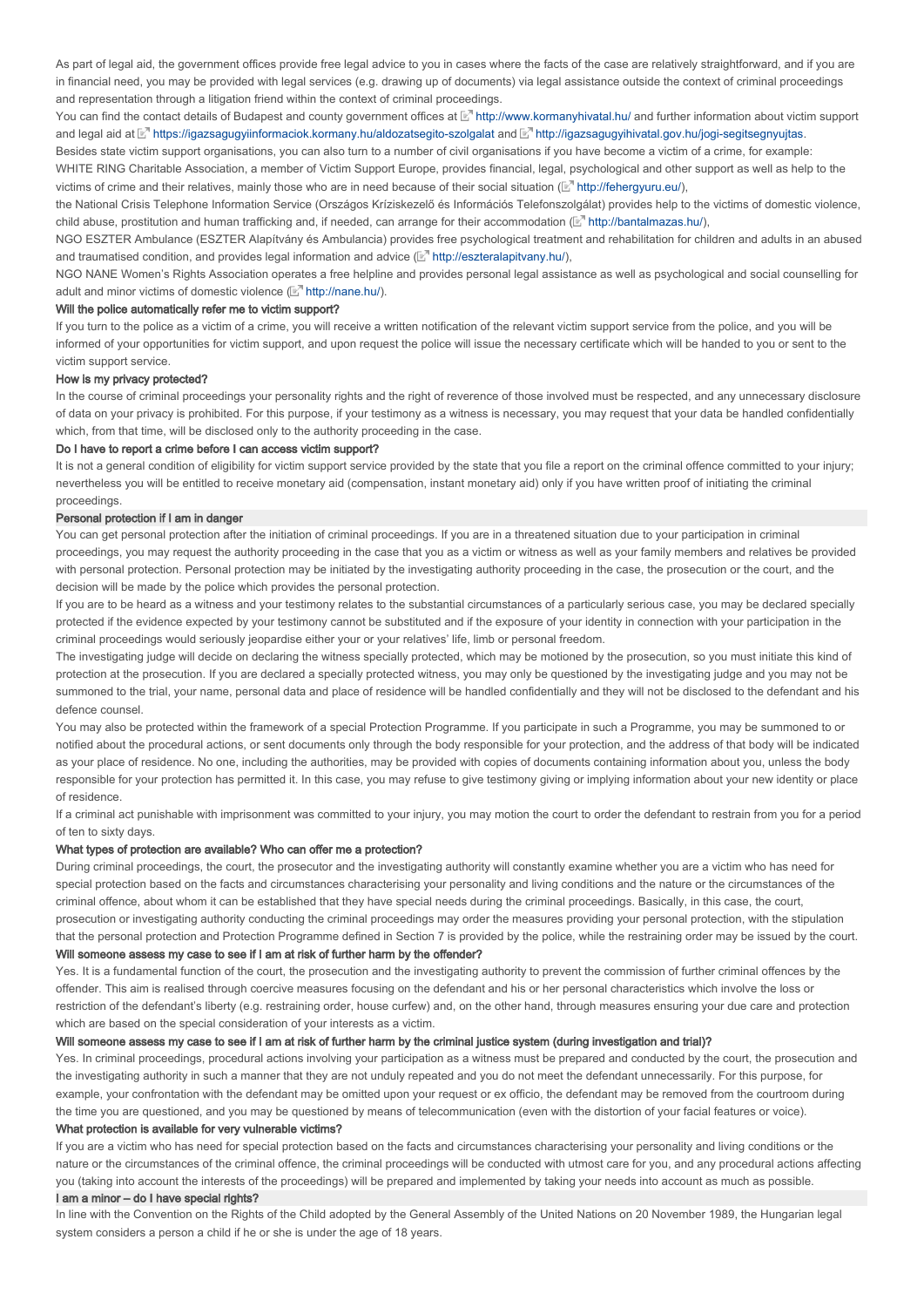In criminal proceedings affecting victims who are minors, it is a general requirement for authorities and judicial bodies to ensure the full application of children' s rights laid down in international conventions, particularly the principle of giving prime consideration to the 'best interests of the child' in decisions affecting minors.

In criminal proceedings, minor victims have additional rights compared to adults, and further protection is provided to them. If the victim is under the age of 18 at the time of initiation of the criminal proceedings, he or she will be deemed to be a 'victim with special needs' without submitting a separate request to that effect.

It is a general rule for victims with special needs that procedural actions must be prepared and implemented with the utmost care for the victim and by taking his or her needs into account as much as possible.

Victims under the age of 18 years have additional special rights compared to adults:

Expeditious criminal proceedings must be conducted for criminal offences committed against life and limb or health or sexual freedom and for sexual offences as well as criminal offences against the interests of children and family or violent criminal offences against other persons, if the interests of the child justify that the criminal proceedings be concluded as soon as possible. Expeditious criminal proceedings are especially justified where the physical, mental or moral development of the victim were significantly jeopardised or where the defendant is responsible for raising, supervising or caring for the victim at the time of the proceedings or otherwise lives in the victim's environment.

Additional care should be taken in any oral and written communication conducted with him or her. Minors must be informed about their rights and obligations in a manner appropriate to their age and maturity and, if necessary, special clarification and explanation must be given to them.

The ward of a minor must be notified of the subpoena, and that notification must be served together with a request to ensure the attendance of the minor. The legal representative, supporter and ward of the minor may be present at the examination of the minor as a witness. The person accompanying the witness is entitled to the reimbursement of the same expenses as the witness.

The testimony of a minor may not be tested by instrumental credibility examination (polygraph).

If the obligation for personal cooperation is not prescribed by the law, the rights of the minor may also be exercised by his or her legal representative. The examination may be ordered to be held by way of a closed-circuit communication system (video conference). In this case, the victim is placed in a separate room and he or she may communicate with those who are present at the venue of the trial via a device simultaneously transmitting video and voice (video conference).

Ex officio or upon request, the court may exclude the public from the trial to protect the minor participating in the proceedings.

If the prosecutor wishes to question a victim with special needs as witness in criminal proceedings conducted due to a criminal offence committed against sexual freedom, a sexual offence or an offence against the person of a relative, the victim may only be examined by a person of the same sex, provided that this is requested by the victim and it does not adversely affect the interests of the proceedings.

Victims under the age of 14 years have further special rights in addition to the above:

The victim may only be heard as witness if the evidence expected from the testimony cannot be substituted. The victim only has to participate in confrontation if it will not cause anxiety to him or her.

Subpoenas and notices on the examination of the witness must be served through their ward. The fact of the subpoena and notice must be communicated to the legal representative of the minor.

Prior to filing the indictment, the investigating judge will hear the minor if there are reasonable grounds to assume that questioning at a public hearing would adversely affect the minor's personal development. The hearing of the witness by the investigating judge may be motioned at the prosecutor by the legal representative, the ward and the lawyer acting on behalf of the witness. Provided that the conditions set forth by law are met, the prosecutor will motion the hearing of the minor in such a way. The defendant and the counsel of the defendant may not be present at the session held by the investigating judge. The venue of the hearing of the witness is a room specially designed for hearings of minors. Derogations from this are only permitted in exceptional cases. The hearing may also be held by way of a closed-circuit communication system (video conference).

The hearing of a witness under the age of 14 must be recorded using a video or audio recording device. In case of minors over the age of 14 years, this is only permitted on condition that an advance is granted for the costs.

The minor may not be summoned for a public hearing if he or she was heard by the investigating judge before indictment.

If the minor was not heard by the investigating judge before indictment but later the hearing as a witness becomes necessary, the minor may only be heard out of trial. In the event that the minor reached the age of 14 at the time of the trial, he or she may also be heard by the court in the trial in an especially justified case. The notification of the defendant and the counsel of the defendant may be dispensed with in both cases.

# My family member died because of the crime – what are my rights?

Victims who died either prior to or following the institution of criminal proceedings may be replaced by a relative in direct line, spouse, life partner, brother or sister, legal representative or a dependent person supported based on agreement or legislation who may exercise the rights of the victim.

In case of multiple persons who are entitled to do so, the persons concerned may designate a person exercising the victim's rights. In the absence of such an agreement, the person who first acted in the proceedings may exercise the rights of the victim.

#### My family member was a victim of crime – what are my rights?

If the obligation for personal cooperation is not prescribed by the law, the rights of the victim may also be exercised by his or her legal representative. A lawyer or relative of full age may act as a representative based upon an authorisation.

If the complainant makes a verbal complaint, a person of full age designated by the complainant may be present at the hearing for the purpose of providing his or her support (including language support), provided that the presence of that person does not adversely affect the interests of the proceedings. In case of investigative acts where your presence is obligatory or you may be present, your representative, supporter and, if it does not violate the interests of the proceedings, a person who is of age designated by you may also be present at your side. The above rule is applicable to the hearing of the victim and the examination of the victim as witness.

In case of death of the private substitute prosecutor, he or she may be replaced by a relative in direct line, spouse, life partner, brother or sister, legal representative or a dependent person supported based on agreement or legislation within thirty days.

#### Can I access mediation services? Under what conditions? Will I be safe during mediation?

The main goal of a mediation procedure is to ensure compensation for the consequences of the crime by the defendant in a way that is also acceptable for the victim. In mediation proceedings, therefore, efforts should be made to reach an appropriate agreement between the defendant and the victim for compensating the damage.

Provided that the conditions set forth by law are met, the prosecutor or, if the case is before the court, the judge may postpone the proceedings for a maximum of six months and order mediation.

Mediation may be ordered for criminal proceedings if the following conditions are met:

it is motioned by the defendant or the victim or they voluntary agreed to do so;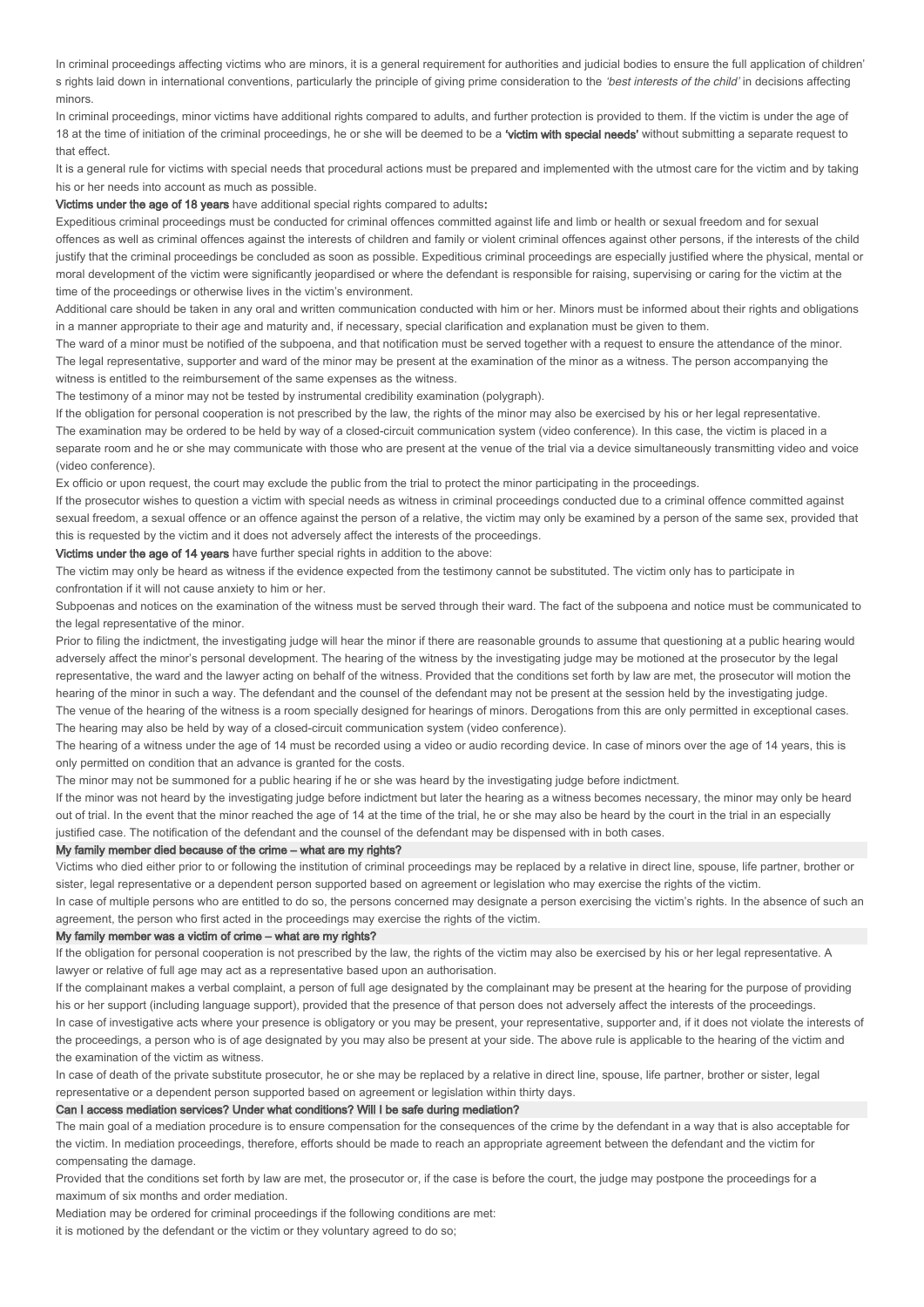the criminal proceedings were launched for a crime committed against life and limb or health, human dignity and other fundamental human rights, a traffic offence or a crime against property or intellectual rights and the crime is punishable by imprisonment not exceeding five years;

according to the Criminal Code, after a successful mediation procedure the criminal proceedings may be terminated or the penalty may be reduced without limitation;

the suspect has admitted his or her guilt before being indicted and has agreed and is able to provide restitution by way of the means and to the extent accepted by the victim;

the criminal proceedings may be dispensed with having regard to the nature of the crime, the way it was committed and the personal circumstances of the defendant, or there are reasonable grounds that the court would evaluate the restitution provided by the defendant in the framework of the imposition of punishment.

The victim may motion for ordering mediation at any stage of the proceedings. However, a mediation procedure may be ordered only once per case, so if the mediation process is concluded unsuccessfully for whatever reason, it may not be repeated.

A mediator trained for this purpose and employed by the State is responsible for the proper conducting of the mediation procedure. In the mediation procedure, the victim may choose to meet the defendant exclusively in the presence of the mediator, and in this regard the mediator's person provides an adequate guarantee for the victim's personal security.

#### Where can I find the law stating my rights?

Act XIX of 1998 on Criminal Procedures;

Act C of 2012 on the Criminal Code;

Act LXIV of 1991 on the Promulgation of the UN Convention on the Rights of the Child Signed in New York on 20 November 1989;

Act CXXXV of 2005 on the Support of Victims of Crime and State Compensation;

Act LXXX of 2003 on Legal Aid;

Act LXXXV of 2001 on the Protection Programme for those Participating in Criminal Proceedings and Supporting Jurisdiction;

Act CXXIII of 2006 on Mediation Activities Applicable in Criminal Cases;

Decree No 64/2015 of the Minister of Interior of 12 December 2015 on the Tasks of the Police Related to Victim Support;

Government Decree No 34/1999 of 26 February 1999 on the Conditions of Ordering and Rules of Implementing the Personal Protection of those Participating in Criminal Proceedings and Members of Authorities Proceeding;

Joint Decree No 23/2003 of the Minister of Interior and the Minister of Justice of 24 June 2003 on the Detailed Rules of Investigation Conducted by Investigative Authorities under the Minister of Interior and the Rules of Recording Investigative Acts by Means Other than Minutes;

Decree No 25/2016 of the Minister of Justice of 23 December 2016 on the State Reimbursement of Out-of-Pocket Expenses of the Defendant and the Defence Counsel, and on the Expenses and Fees of Persons Participating in Criminal Proceedings;

Decree No 14/2008 of the Minister of Justice and Law Enforcement of 27 June 2008 on the Reimbursement of Witnesses;

Joint Decree No 21/2003 of the Minister of Justice, the Minister of Interior and the Minister of Finance of 24 June 2003 on the Advancing of the Costs of Criminal Proceedings;

Order No 2/2013 of the National Police Headquarters of 31 January 2013 on the Tasks of the Police Related to Victim Support. Last update: 05/07/2018

The national language version of this page is maintained by the respective Member State. The translations have been done by the European Commission service. Possible changes introduced in the original by the competent national authority may not be yet reflected in the translations. The European Commission accepts no responsibility or liability whatsoever with regard to any information or data contained or referred to in this document. Please refer to

# the legal notice to see copyright rules for the Member State responsible for this page.

## 2 - Reporting a crime and my rights during the investigation or trial

How do I report a crime?

Anyone can report a crime.

Crimes are generally reported to the prosecutor or to the investigating authority:

personally (in writing or orally) – oral reports are recorded by a representative of the authority, who will ask you about the elements and circumstances of the crime committed against you, the identity of the offender and any evidence you may possess;

by phone – the police also operates a free hotline called 'Phone Witness', through which witnesses and victims can report criminal offences anonymously.

The toll-free hotline number is 003680555111 and it operates 24 hours a day with the associates of Budapest Police Headquarters taking the reports. More information on the hotline is available in Hungarian on the official website of the Hungarian Police at  $\mathbb{E}^n$  http://www.police.hu/en;

by any other means of communication, including dialling the EU emergency number: 112

Reports may also be accepted by other authorities or courts, which are obliged to send them to the investigating authority. If the report requires immediate action, it must be accepted.

All submitted reports are registered immediately.

You can report anonymously, meaning that it is not obligatory to submit your identification or contact details. Your report needs to contain details about the crime. There is no special form required by the authorities for reporting crimes.

There is no expressed deadline for reporting a crime, but the authorities will reject your report if it is made past a certain period. This period (the so-called limitation period) is usually equivalent to the maximum period of penalty for a given offence and is at least 5 years.

For some crimes, you may also submit a private motion, which is a statement where you expressly request that the perpetrator be punished and you have 30 days to submit the private motion after you get to know the identity of the offender.

## How do I find out what's happening with the case?

The complainant or, if the report was not made by the victim but she or he is known, are notified about the initiation of the investigation.

The complainant and the civil claimant must be notified about the rejection of the report.

The court will decide on and notify you of the following:

the rejection of your request to become a substitute private prosecutor,

the termination of the procedure if the investigation ordered on the basis of your report submitted as a private prosecutor was not successful.

During the investigation, the police or the prosecutor may inform you about:

investigative actions

appointing an expert in the case,

issuing a restraining order against the offender.

As a victim of a crime, you have several privileges which allow you obtain information about the investigation: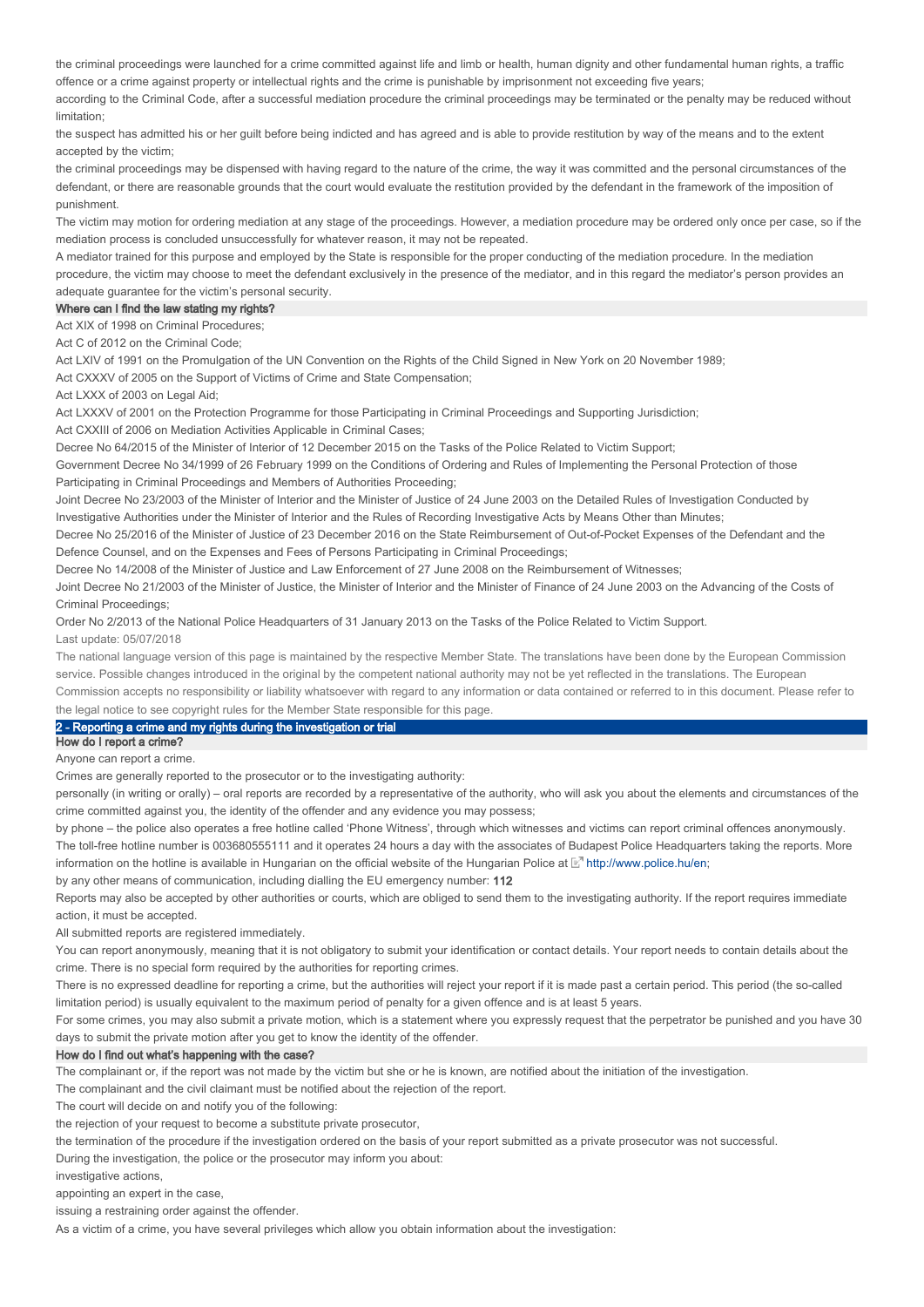you may be present (but your presence is not obligatory) at the hearing of experts, the inspection of a scene or an object, evidentiary experiments and identification line-ups, and you should be notified about these actions, but such notification may be dispensed with if it is justified by the urgency of the investigative act, and the notification must be dispensed with if the protection of the person involved in the proceedings cannot be otherwise guaranteed, you may inspect the minutes of any investigative actions where you can be present, and other files may be inspected only if this is not contrary to the interests of the investigation,

in case of investigative acts where your presence is obligatory or you may be present, your representative, supporter and, if it does not violate the interests of the proceedings, a person who is of age designated by you may also be present at your side; in case you are interviewed as a witness, a person who is of age designated by you may also be present at your side beside the lawyer representing your interests,

you have the right to be notified upon your request, in connection with the crime concerning you, about:

the release or escape of the defendant in pre-trial detention,

the release on parole or final discharge or escape as well as interruption of the execution of the term of imprisonment of the person sentenced to a term of imprisonment,

the release or escape of the person sentenced to custodial arrest as well as the interruption of the execution of custodial arrest,

the release or escape of the person under temporary involuntary medical treatment,

the release, leave without permission and adaptation leave of the person under involuntary medical treatment,

in case of education for young offenders, the temporary or permanent release, leaving the institution without permit and interruption of education of young offenders,

you may obtain copies of expert opinions and files on investigative actions during which you may be legally present; other copies may be obtained only if that is not contrary to the interests of investigation and only after you have given testimony as a witness; once the proceedings are terminated you can receive copies of all files created by the police or the prosecutor upon request,

you may inspect case files after the end of the investigation, submit requests and make observations.

# Am I entitled to legal aid (during the investigation or trial)? Under what conditions?

Yes

In criminal proceedings, the State grants the following aid within the framework of legal aid:

personal exemption from costs for substitute private prosecutors,

representation through a litigation friend for injured parties, private prosecutors, private parties and other interested parties as well as for substitute private prosecutors.

You are entitled to such aid if you are considered in need in accordance with the provisions of the Act on Legal Aid, but the right to representation through a litigation friend is granted only to victims, private prosecutors, and other interested persons who are in need if, because of the intricacy of the case, their lack of legal expertise or other personal circumstances, they would not be able to effectively assert their procedural rights if they proceeded personally. Applications for aid may be submitted to the legal aid service by filling in the form prescribed for this purpose in one copy, and applicants must attach the

documents and/or official certifications providing proof of eligibility for aid or must present the official card evidencing their eligibility for aid.

Applications for aid may be submitted to the legal aid service at the latest during the litigation stage of the criminal proceedings before the divisional session of the court held for adopting a peremptory decision.

As far as the legal aid service allows you to use legal aid, you can select a legal aid provider from a register provided for that purpose.

#### Can I claim expenses (for taking part in the investigation/trial)? Under what conditions?

Yes.

If you participate in the proceedings as a victim, private prosecutor, substitute private prosecutor or civil claimant, the following expenses incurred by you or your representatives will be reimbursed:

travel and accommodation expenses,

costs of the opinion of the expert, invited by yourself, with the consent of the prosecution/court,

expenses of full or partial video or audio recording of the proceedings/stenography,

expenses for one copy of the case files

communication expenses (phone, fax, post, other),

representatives' fee.

Your out-of-pocket expenses and those of your representatives, as well as the representatives' fees are advanced by yourself, irrespective of your capacity in the proceedings.

Expenses incurred as a result of your participation in the proceedings as a witness (travel expenses, accommodation expenses, board expenses, expenses related to taking days off work) will be reimbursed upon your request.

Travel expenses: expenses actually incurred in connection with the journey from the place of residence of the witness to the place of the hearing and the return journey.

Accommodation expenses: if the hearing of the witness started at a time when the journey from the place of residence to the place of the hearing would be started during the night hours, the expenses of accommodation for the witness in commercial accommodation or at a family resort will be reimbursed. Board expenses: board expenses will be paid to the witness if he or she is entitled to a reimbursement of accommodation expenses or if the whole duration of the journey from the place of residence to the place of the hearing and the return journey plus the hearing exceeds 6 hours within a day.

Expenses related to taking days off work: a witness who is not entitled to payment for a period of absence for the time taken off work for the hearing is entitled to a reimbursement of 1.5% of the minimum pension per hour for the period taken off work, including the period spent travelling.

The witness who was present at the expert investigation must send the supporting evidence for the expenses to the authority or court that ordered the expert investigation, which will determine the amount of reimbursement after the receipt of the expert opinion.

If you are enforcing a civil claim as a civil claimant, the court will order the defendant to pay your out-of-pocket expenses and the out-of-pocket expenses and fees of your representative if the court's resolution upholds your civil claim. If the claim is partially upheld, the defendant will be obliged to pay a proportionate amount of costs.

If you are a substitute private prosecutor, the court will order the defendant to pay your out-of-pocket expenses and the out-of-pocket expenses and fees of your representative if the prosecution is represented by the substitute private prosecutor and the court finds the defendant to be guilty.

#### Can I appeal if my case is closed before going to court?

The victim may file an appeal, in the case specified by the law, if the investigating authority or the prosecution rejected the report or terminated the investigation. In case of rejection of the report, the victim may only request an investigation if he or she made the report.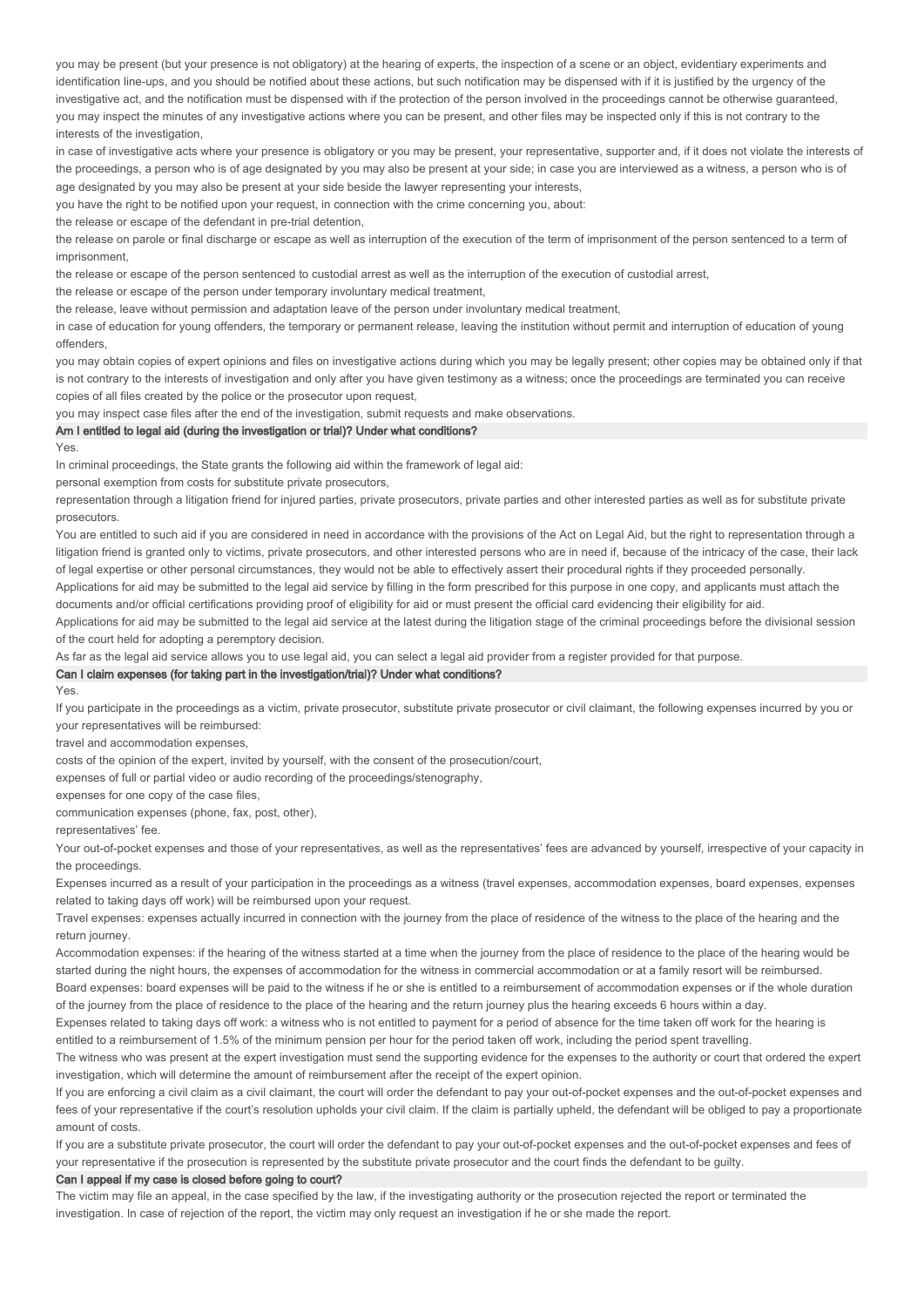Protest against the decision rejecting the report or the decision terminating the investigation may be filed within eight days from the communication of the decision. If the investigating authority or the prosecution adopting the decision does not sustain the protest, it must submit it to the prosecutor who is entitled to judge it. The decision made on the protest by the prosecutor may not be subject to further legal remedies.

#### Can I be involved in the trial?

After the notification of the indictment, the court establishes the date of the trial and makes arrangements for the trial, as well as for summons and notices. Persons whose presence at the trial is obligatory are summoned to attend and notification are sent to those whose presence at the trial is allowed by the law. The order of evidentiary actions at the trial is decided by the court. The evidentiary procedure starts with the questioning of the defendant, and the victim is usually the first among the witnesses to be heard. While a witness is being questioned, no other witnesses who have not yet been questioned may be present. Derogation from this rule is, however, permitted in the case of questioning the victim as a witness. The legal representative of the victim may be present throughout the course of the trial so the victim may be informed about any evidentiary procedures that took place in his or her absence through his or her legal representative.

#### What is my official role in the justice system? For example, am I or can I choose to be a: victim, witness, civil party or private prosecutor?

The victim may participate in the criminal proceedings in four roles under procedural law, as follows:

witness: a person who may have knowledge of the fact to be proven;

civil party: a victim enforcing a civil claim (most often a claim for damages) in criminal proceedings;

private prosecutor: in the case of some criminal offences specified by the law, the victim may represent the prosecution himself as private prosecutor; substitute private prosecutor: in the case of some criminal offences which are otherwise subject to public prosecution, as specified by the law, the victim may represent the prosecutor.

If it is deemed necessary for the evidentiary procedure, the victim is obliged to make a testimony or contribute to the procedure in other ways in the cases and by the means defined by the law. By contrast, acting as civil party, private prosecutor or substitute private prosecutor is up to the victim's decision alone. What are my rights and obligations in this role?

#### At every stage of criminal proceedings, the **victim** is entitled to:

be present at the procedural actions and inspect the documents affecting him or her in course of the procedure (unless otherwise provided for by the law), make motions and objections at any stage of the procedure,

receive information from the court, the prosecutor and the investigating authority concerning his or her rights and obligations during the criminal proceedings, file for legal remedy in cases specified by the law

be notified upon his or her request in connection with the crime concerning him or her about the release or escape of the detained defendant, or of the defendant sentenced to a term of imprisonment or under involuntary medical treatment.

If it is deemed necessary for the evidentiary procedure by the investigating authority, the prosecution or the court, the victim is obliged to make a testimony or contribute to the procedure in other ways in the cases and by the means defined by the law. This primarily means fulfilling the obligation of giving testimony, exceptions from which are cases where the victim may not be heard as witness at all (e.g. legal professional privilege, knowing a secret as a clergyman) and cases where the victim may refuse to give testimony (e.g. relative of the defendant, or victims who would incriminate themselves or their relatives). The victim may participate as **civil party** in the criminal proceedings and may indicate already at the time of reporting the crime that he or she intends to enforce a civil claim (typically a claim for damages). The enforcement of civil claims is exempt from fees. In this case, the court decides on the defendant's criminal liability and the civil claim within one criminal proceeding, which has the advantage for the civil party that he or she does not have to initiate a civil procedure. During the criminal proceedings the civil party may make a motion for sequestration on the defendant's property if there are reasonable grounds to assume that the satisfaction of the claim will be frustrated.

In case of criminal offences defined by the law (assault, invasion of privacy, violation of secrecy of correspondence, libel, defamation and irreverence) the victim may act as **private prosecutor**. In the case of the abovementioned criminal offences, the victim must report the crime within 30 days after the victim learned the identity of the offender. In the report, the victim must indicate any evidence of the crime, and must expressly declare if he or she requests the punishment of the defendant.

The crime can be reported to the court orally or in writing. The court will order an investigation if the defendant's identity, personal data or place of residence are unknown, or if locating the means of evidence is necessary. The court will terminate the proceedings if the identity of the offender could not be determined during the investigation.

The court will set a personal hearing at which it will endeavour to reconcile the victim and the defendant. If the attempt at reconciliation is successful, the court will terminate the proceedings; otherwise the proceedings will continue in a public trial.

If the victim withdraws or drops the charge, the proceedings will be terminated. Similar consequences apply if the victim does not attend the personal hearing or the trial and fails to provide a substantial excuse in advance, or if the victim could not be summoned because he or she did not report a change of address. The private prosecutor has the full rights that the representation of the prosecution entail, including the rights that may be exercised during the course of the proceedings and the right to legal remedy against the decisions made by the court.

After exhaustion of the possibilities for legal remedy available during the investigation, it is possible in some cases for the victim to act as a substitute private prosecutor and represent such cases at the court himself. Among other cases, you may act as a substitute private prosecutor if the report of the crime was rejected or the investigation was terminated on the grounds that the action was not a criminal offence or if any grounds for preclusion of punishability exists (e.g. coercion and duress, mistake, lawful self-defence or imminent danger). If in a specific case it is possible to act as a substitute private prosecutor under the law, the prosecutor deciding on the protest will specifically inform the victim about this.

If the protest is rejected due to the refusal of the report or the termination of the investigation, the victim will be allowed to examine the documents pertaining to the criminal offence committed against the victim at the official premises of the prosecutor's office. A victim acting as a substitute private prosecutor may submit a motion for prosecution to the prosecutor's office of first instance having proceeded in the case within sixty days of the rejection of his or her protest. The legal representation (by a lawyer) of the substitute private prosecutor is obligatory. The acceptability of the motion for prosecution is decided by the court. Can I make a statement during the trial or give evidence? Under what conditions?

The victim is entitled to be heard during the criminal proceedings. In accordance with the provisions of the law, the victim is not only obliged but also entitled to cooperate at his or her own discretion in the evidentiary procedure. The victim may give a testimony and may also serve evidence in other ways (e.g. by providing documentary evidence to the authority). The victim may make motions and objections at any stage of the procedure. Generally, from among the witnesses, the victim is questioned first.

After the prosecutor speaks for the prosecution, the victim may make an address and may state if he or she requests the establishment of the defendant's criminal liability and punishment. The civil party may make a statement in connection with the civil claim intended to be enforced.

What information will I receive during the trial?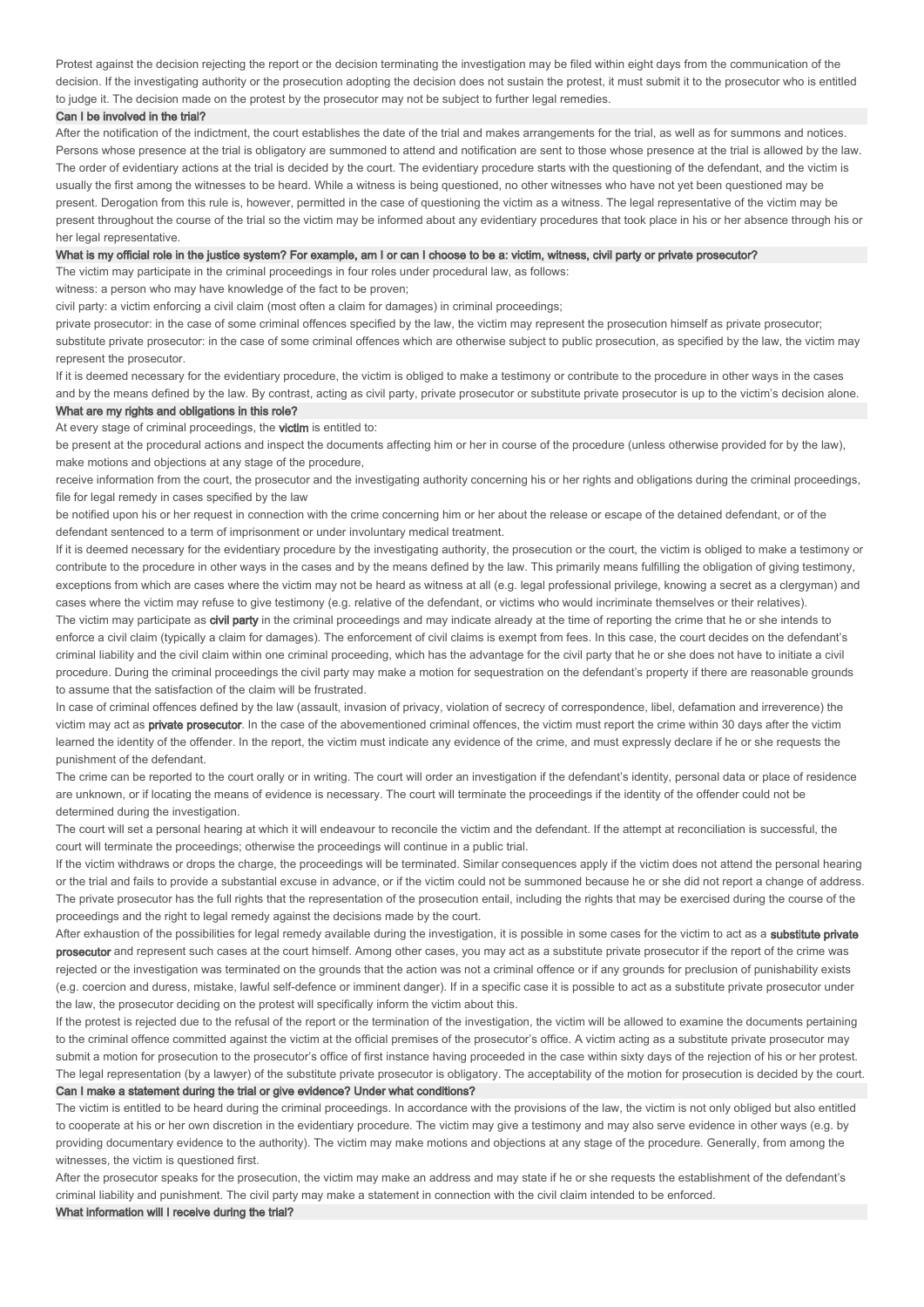Before trial, the witness summoned to the trial may contact a witness supporter of the court for proper information. The witness supporter of the court is a judicial administrator who provides the witness with information about giving testimony and facilitates the attendance necessary for it. Witness support does not cover information about the case and may not have the effect of influencing the witness.

In the criminal proceedings the victim is entitled to receive information concerning his or her rights and obligations and about the case and, unless otherwise provided for by the law, to be present at the procedural actions and to inspect the documents about the crime committed against him or her and receive copies after the investigation is concluded.

The victim must be informed about the indictment and must be notified about any decisions concerning him or her as well as the conclusive decision.

#### Will I be able to access court files?

The victim is entitled to inspect the documents about the crime committed against him or her and receive copies at any time after the investigation is concluded.

The court must ensure the right to inspect documents in such a way as to avoid unnecessary disclosure of data on privacy. However, the issuance of copies of documents may only be limited on grounds of human dignity, personality rights and right of reverence. Last update: 05/07/2018

The national language version of this page is maintained by the respective Member State. The translations have been done by the European Commission service. Possible changes introduced in the original by the competent national authority may not be yet reflected in the translations. The European Commission accepts no responsibility or liability whatsoever with regard to any information or data contained or referred to in this document. Please refer to the legal notice to see copyright rules for the Member State responsible for this page.

# 3 - My rights after trial

# Can I appeal against the ruling?

The victim may appeal against the ruling if he or she is also a substitute private prosecutor, a private prosecutor or a civil party, or if the ruling contains a provision allowing appeals. The civil party may lodge an appeal against the provision adjudicating the civil claim in its merits. If any other provision is included in the ruling concerning the victim, he or she may appeal against such provisions.

#### What are my rights after sentencing?

If an appeal has been lodged against the sentence in the first or second instance, the victim is entitled to be present at the trial and public session held by the court of second or third instance, to access the documents produced in the course of the proceedings, to make motions and objections, and to make an address to the court after the closing argument of the public prosecutor.

#### Am I entitled to support or protection after the trial? For how long?

The answer to this question to the extent that it concerns victim support falls within the responsibilities of the Deputy State Secretariat for Justice and Private Law Legislation of the Ministry of Justice and the Deputy State Secretary for Justice Methodology Management of the Ministry of Justice, while with regard to victim protection it falls within the responsibilities of the Ministry of Interior.

#### What information will I be given if the offender is sentenced?

The judgment, from which the victim can learn about the content of the sentence, namely the nature, type, extent and content of the punishment or measures imposed against the defendant, must be served to the victim by the court.

#### Will I be told if the offender is released (including early or conditional release) or escapes from prison?

The victim or, in case of his or her death, the person who exercises his or her rights is entitled to be informed upon request about the following in connection with the crime concerning the victim:

a) the release or escape of the defendant in pre-trial detention,

b) the release on parole or final discharge or escape as well as interruption of the execution of the term of imprisonment of the person sentenced to a term of imprisonment,

c) the release or escape of the person sentenced to custodial arrest as well as the interruption of the execution of custodial arrest,

d) the release or escape of the person under temporary involuntary medical treatment,

e) the release, leave without permission and adaptation leave of the person under involuntary medical treatment, and

f) in case of education for young offenders, the temporary or permanent release, leaving the institution without permit and interruption of education of young offenders.

# Will I be involved in release or parole decisions? For example, can I make a statement or lodge an appeal?

The last day of imprisonment is determined by the penal institution and on that day it will arrange for the release of the convict. If the penal institution makes a motion for the release on parole of the convict, the penal judge will hold an audition of which the victim will not be notified and where he or she may not participate. The victim may not make a statement and may not appeal against the decision of the court made in the subject of release on parole. Last update: 05/07/2018

The national language version of this page is maintained by the respective Member State. The translations have been done by the European Commission service. Possible changes introduced in the original by the competent national authority may not be yet reflected in the translations. The European Commission accepts no responsibility or liability whatsoever with regard to any information or data contained or referred to in this document. Please refer to the legal notice to see copyright rules for the Member State responsible for this page.

La version linguistique que vous avez sélectionnée est en cours de traduction

par nos traducteurs.

# Les traductions dans les langues suivantes: **hu** sont déjà disponibles.

# 4 - Compensation

# What is the process for claiming damages from the offender? (e.g. court case, civil claim, adhesion procedure)

Primarily within criminal proceedings, the victim may enforce his or her claim for damages that arose as a consequence of the act subject of the accusation as civil claimant. In this case, the procedure conducted as part of the criminal proceedings for the enforcement of a civil claim is called as adhesion procedure. Civil claims may be enforced by other legal means as well. The fact that the victim did not take action as a civil claimant does not preclude the possibility of enforcing the claim. Under the conditions specified in the Code of Civil Procedure, a civil claim may also be enforced by the prosecutor instead of the victim.

# The court ordered the offender to pay me damages/compensation. How do I make sure the offender pays?

Enforcement proceedings may be initiated within 30 days from the expiration of the fulfilment of obligations established by the court. In this respect, the court will issue an enforcement file based on the part of the decision made in the criminal proceedings that concerns the civil claim.

# If the offender does not pay, can the state pay me an advance? Under what conditions?

The state cannot pay you an advance. However, if an intentional violent criminal offence has been committed against you and as a consequence of it you have been injured physically and your health has been damaged you may receive state compensation. State compensation is independent from the civil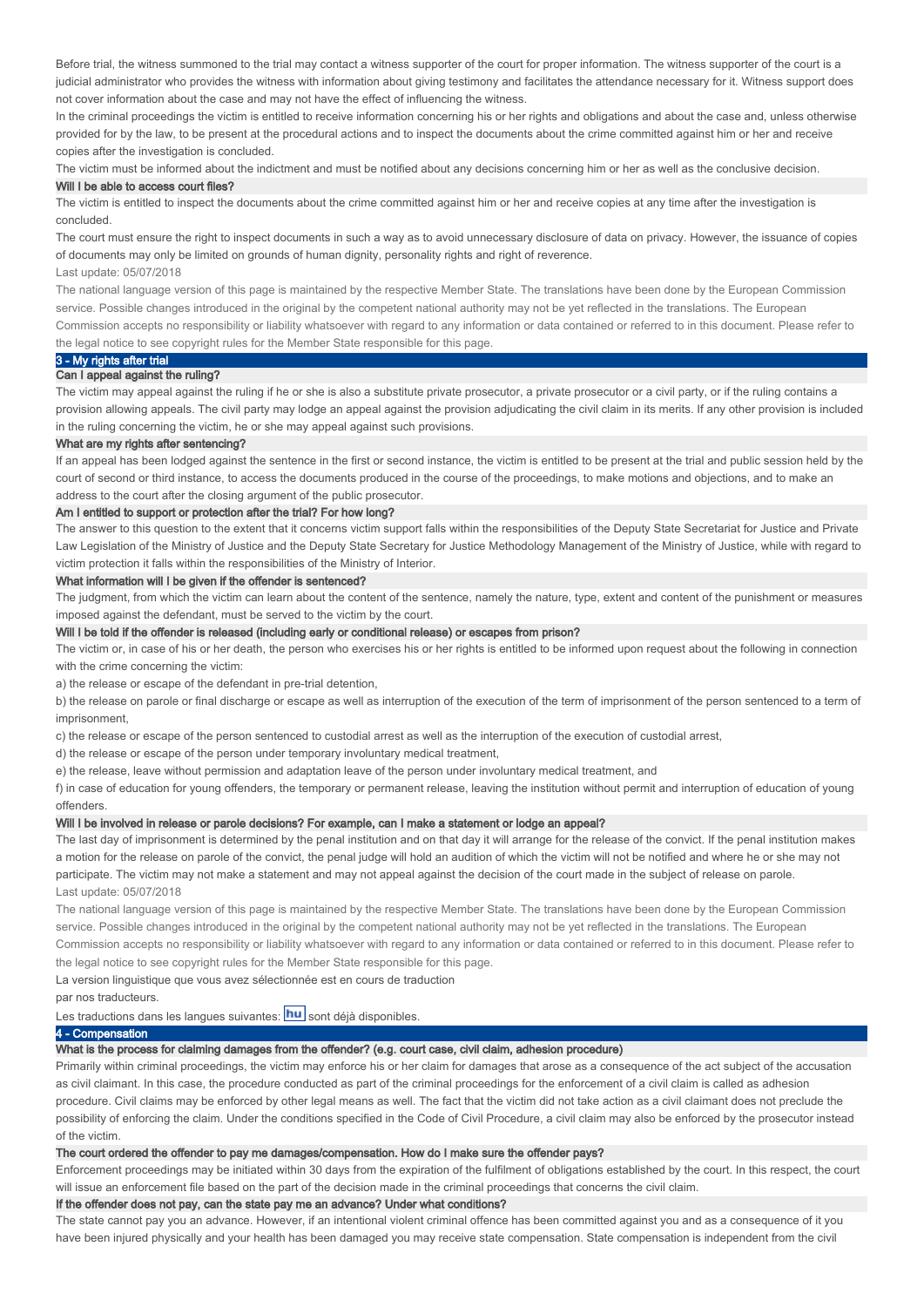claim, but if your loss or damage was compensated from other sources (e.g. by a court or insurer) within three years following the date when the decision on the merits of your application for compensation became final, you will be required to refund the compensation paid by the state.

#### Am I entitled to compensation from the state?

You are entitled to state compensation if an intentional violent criminal offence has been committed against you which resulted in serious damage to your physical integrity and health.

You may also be entitled to state compensation if you are a close relative or dependant of such a victim or if you have paid for the funeral of the deceased victim.

Only victims who are in need based on their financial standing or other conditions set out by the law may be eligible to state compensation.

You may submit your application for state compensation to any victim support service (district government office). When deciding on your application, the authority will examine the causal link between the amount of damages and the criminal offence.

Applications for compensation may normally be submitted within 3 months from the day on which the crime was committed, and the maximum amount of compensation in 2017 is HUF 1 599 105.

#### Am I entitled to compensation if the offender is not convicted?

If your criminal report is rejected, the investigation is terminated or the defendant is cleared for charges for reasons of grounds for exclusion specified by the law (namely: under-age, serious mental incapacity, coercion or duress, mistake, lawful self-defence, extreme necessity or a superior's command), you will be entitled to state compensation.

State compensation is independent from the civil claim, but if your loss or damage was compensated from other sources (e.g. by a court or insurer) within three years following the date when the decision on the merits of your application for compensation became final, you will be required to refund the compensation paid by the state.

If you enforce your civil right outside the criminal proceedings then the matter of criminal liability and compensation will become separate from each other, that is, the two proceedings may result in judgments with different contents.

# Am I entitled to an emergency payment while I wait for the decision on my compensation claim?

As a victim of a crime or offence, you may be entitled to the payment of instant monetary aid for the purpose of remedying the crisis situation caused within a very short period by the crime or offence. You may submit your application to the victim support service (at a district government office), and the condition of receiving compensation is to report the crime to the police. Payment of instant monetary aid is decided based on the principle of equity and may be provided to victims without assessing whether they are in need. However, in the course of the proceedings, it must be examined whether the victim's personal circumstances resulting from the criminal offence justify this kind of monetary aid. Instant monetary aid is not compensation and it is not intended to compensate or mitigate the damage caused by the criminal offence. It may be provided for the coverage of nutrition, housing, travel, clothing, medical and funeral expenses of the victim. The amount of instant monetary is determined based on the victim's situation resulting from the criminal offence and the length of time during which the victim is unable to solve the his or her financial problems on his or her own. The maximum amount of the aid in 2017 is HUF 106 607.

#### Last update: 05/07/2018

The national language version of this page is maintained by the respective Member State. The translations have been done by the European Commission service. Possible changes introduced in the original by the competent national authority may not be vet reflected in the translations. The European Commission accepts no responsibility or liability whatsoever with regard to any information or data contained or referred to in this document. Please refer to the legal notice to see copyright rules for the Member State responsible for this page.

# 5 - My rights to support and assistance

# I am a victim of crime: who do I contact for support and assistance?

If you have become a victim of a crime, you may report it at the nearest police station or by dialling the emergency call numbers 107 or 112. The staff of the state-run Victim Support Service and Legal Aid Service can assist you at the nearest district government office. The staff of the free-phone Victim Support Line (Áldozatsegítő Vonal) (+36-80-225-225) provide immediate help via pone 24 hours a day in Hungary.

The National Crisis Telephone Information Service (Országos Kríziskezelő és Információs Telefonszolgálat, OKIT, http://www.ncsszi.hu/national-institute**for-family\_-youth-and-population-policy**) provides help specifically for the victims of domestic violence, violence between relatives, child abuse as well as prostitution and human trafficking via the phone number +36-80-205-520.

#### Victim support hotline

#### Police: 107

General emergency number: 112

Phone Witness (Telefontanú): +36-80-555-111 (through which you can report offences anonymously)

Victim Support Line (Áldozatsegítő Vonal): +36-80-225-225 (free-phone number which can be dialled 24 hours a day in Hungary)

National Crisis Telephone Information Service (Országos Kríziskezelő és Információs Telefonszolgálat) +36-80-205-520

NGO NANE Women's Rights Association (Nők a Nőkért Együtt az Erőszak Ellen Egyesület):

+36-80-505-101 (helpline for abused women and children; it can be dialled free of charge, via cell phone as well, on Mondays, Tuesdays, Thursdays and Fridays between 6 p.m. and 10 p.m.)

+36-40-603-006 (for victims of sexual violence, it can be dialled on Fridays between 10 a.m. and 2 p.m. at local tariffs)

Patent Association (Patent Egyesület): +36-70-25-25-254 (free-phone legal aid service in essential legal and psychological issues for women living in an abusive relationship, which can be dialled on Wednesdays between 4 p.m. and 6 p.m.)

#### Is victim support free?

The victim support procedures are accessible without fees and free of charge. If you don't speak Hungarian or need to use a sign language interpreter due communication-related disabilities, the costs of translation and interpreting will be borne by the state.

#### What types of support can I receive from state services or authorities?

#### The Victim Support Service (Áldozatsegítő Szolgálat) can

inform you about your rights, obligations and possibilities,

provide information about social welfare services, health care services and health insurance benefits,

provide instant monetary aid (within 5 days from the date of commission of the related crime),

provide emotional support (including psychological assistance if needed),

provide legal advice and practical help in simple cases,

confirm your victim status,

in addition to the above, seriously injured persons and relatives of fatal victims of violent criminal offences may apply for state compensation.

The National Crisis Telephone Information Service (Országos Kríziskezelő és Információs Telefonszolgálat) can